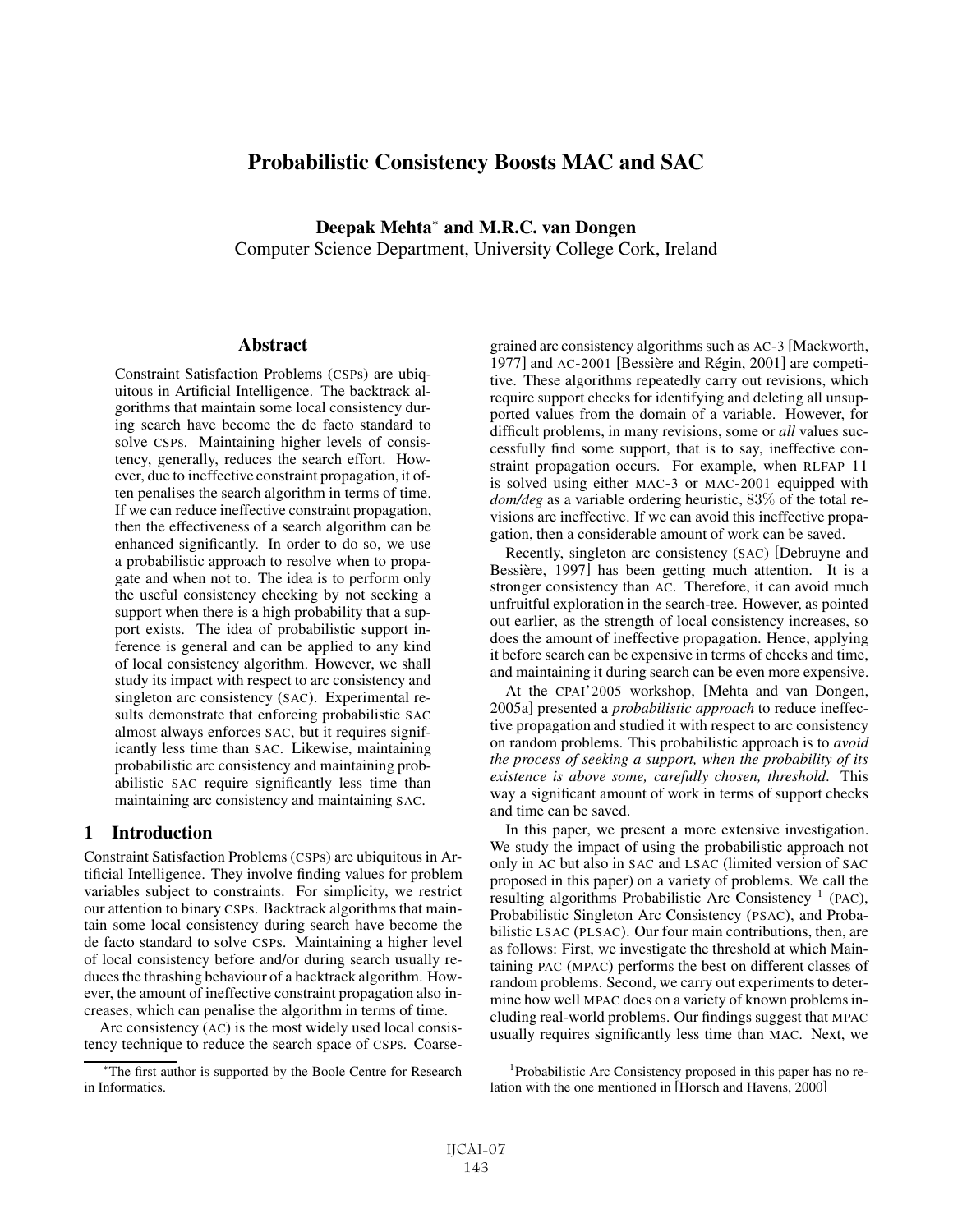examine the performances of PSAC and PLSAC when used as a preprocessor before search. Experimental results demonstrate that enforcing probabilistic SAC and LSAC almost always enforces SAC and LSAC but usually require significantly less time. Finally, we investigate the impact of maintaining PSAC and PLSAC during search on various problems. Results show a significant gain in terms of time on quasi-group problems. Overall, empirical results presented in this paper demonstrate that the original algorithms are outperformed by their probabilistic counterparts.

The remainder of this paper is organised as follows: Section 2 gives an introduction to constraint satisfaction and consistency algorithms. Section 3 introduces the notions of a probabilistic support condition and probabilistic revision condition. Experimental results are presented in section 4 followed by conclusions in section 5.

#### 2 Preliminaries

A *Constraint Satisfaction Problem*  $(V, D, C)$  is defined as a set V of *n* variables, a non-empty domain  $D(x) \in \mathcal{D}$ , for all  $x \in V$  and a set C of e constraints among subsets of variables of V. The *density* of a CSP is defined as  $2 e/(n^2 - n)$ . A binary constraint  $C_{xy}$  between variables x and y is a subset of the Cartesian product of  $D(x)$  and  $D(y)$  that specifies the allowed pairs of values for x and y. The *tightness* of the constraint  $C_{xy}$  is defined as  $1 - |C_{xy}|/|D(x) \times D(y)|$ . A value  $b \in D(y)$  (also denoted as,  $(y, b)$ ) is called a *support* for  $(x, a)$  if  $(a, b) \in C_{xy}$ . Similarly,  $(x, a)$  is called a support for  $(y, b)$  if  $(a, b) \in C_{xy}^{\bullet}$ . A *support check* is a test to find if two values support each other. The *directed constraint graph* of a CSP is a graph having an arc  $(x, y)$  for each combination of two mutually constraining variables  $x$  and  $y$ . We will use G to denote the directed constraint graph of the input CSP.

A value  $a \in D(x)$  is *arc consistent* if  $\forall y \in V$  constraining x the value a is supported by some value in  $D(y)$ . A CSP is *arc consistent* if and only if  $\forall x \in V$ ,  $D(x) \neq \emptyset$ , and  $\forall a \in V$  $D(x)$ ,  $(x, a)$  is arc consistent. We denote the CSP  $\mathcal P$  obtained after enforcing arc consistency as  $ac(\mathcal{P})$ . If there is a variable with an empty domain in  $ac(P)$ , we denote it as  $ac(P) = \perp$ . Usually, an input CSP is transformed into its arc consistent equivalent, before starting search. We call the domain of  $x$ in this initial arc consistent equivalent of the input CSP the *first arc consistent domain* of x. We use  $D_{ac}(x)$  for the first arc consistent domain of x, and  $D(x)$  for the current domain of x. The CSP obtained from  $P$  by assigning a value  $a$  to the variable x is denoted by  $\mathcal{P}|_{x=a}$ . The value  $a \in D(x)$  is singleton arc consistent if and only if  $ac(\mathcal{P}|_{x=a}) \neq \bot$ . A CSP is singleton arc consistent if and only if each value of each variable is singleton arc consistent.

MAC is a backtrack algorithm that maintains arc consistency after every variable assignment. Forward Checking (FC) can be considered a degenerated form of MAC. It ensures that each value in the domain of each *future* variable is FC *consistent*, i.e. supported by the value assigned to every past and current variable by which it is constrained. MSAC is a backtrack algorithm that maintains singleton arc consistency. Throughout this paper, familiarity with the arc consistency algorithm AC-3 [Mackworth, 1977] is assumed.

### 3 Probabilistic Support Inference

The traditional approach to infer the existence of a support for a value  $a \in D(x)$  in  $D(y)$  is to *identify* some  $b \in D(y)$ that supports a. This usually results in a sequence of support checks. Identifying the support is more than needed: knowing that a support exists is enough. The notions of a *support condition* (SC) and a *revision condition* (RC) were introduced in [Mehta and van Dongen, 2005b] to reduce the task of identifying a support up to some extent for arc consistency algorithms. If sc holds for  $(x, a)$  with respect to y, then it guarantees that  $(x, a)$  has *some* support in  $D(y)$ . If RC holds for an arc,  $(x, y)$ , then it guarantees that *all* values in  $D(x)$  have *some* support in  $D(y)$ . In the following paragraphs, we describe the special versions of SC and RC which facilitates the introduction of their probabilistic versions.

Let  $C_{xy}$  be the constraint between x and y, let  $a \in D(x)$ , and let  $R(y) = D_{ac}(y) \setminus D(y)$  be the values removed from the first arc consistent domain of y. The *support count* of  $(x, a)$  with respect to y, denoted  $\mathfrak{sc}(x, y, a)$ , is the number of values in  $D_{ac}(y)$  supporting a. Note that  $|R(y)|$  is an upper bound on the number of lost supports of  $(x, a)$  in y. If  $\mathit{sc}(x, y, a)$  >  $|R(y)|$  then  $(x, a)$  is supported by y. This condition is called a special version of a support condition. For example, if  $|D_{ac}(y)| = 20$ ,  $sc(x, y, a) = 2$ , and  $|R(y)| = 1$ , i.e. 1 value is removed from  $D_{ac}(y)$ , then SC holds and  $(x, a)$ has a support in  $D(y)$  with a probability of 1. Hence, there is no need to seek support for  $a$  in  $D(y)$ .

For a given arc,  $(x, y)$ , the *support count* of x with respect to y, denoted  $sc(x, y)$ , is defined by  $sc(x, y)$  =  $\min(\{sc(x, y, a) : a \in D(x)\})$ . If  $sc(x, y) > |R(y)|$ , then each value in  $D(x)$  is supported by y. This condition is a special version of what is called a revision condition in [Mehta and van Dongen, 2005b]. For example, if  $|D_{ac}(y)| = 20$ ,  $\vert sc(x, y) \vert = 2$  and  $\vert R(y) \vert = 1$  then each value  $a \in D(x)$ is supported by some value of  $D(y)$  with a probability of 1. Hence, there is no need to revise  $D(x)$  against  $D(y)$ .

In the examples discussed above, if  $|R(y)| = 2$ , then SC and RC will fail. Despite of having a high probability of the support existence, the algorithm will be forced to search for it in  $D(y)$ . Avoiding the process of seeking a support with a high probability can also be worthwhile. In order to do so, the notions of a *probabilistic support condition* (PSC) and a *probabilistic revision condition* (PRC) were introduced in [Mehta and van Dongen, 2005a]. The PSC holds for  $(x, a)$ with respect to  $y$ , if the probability that a support exists for  $(x, a)$  in  $D(y)$  is above some, carefully chosen, threshold. The PRC holds for an arc  $(x, y)$ , if the probability of having some support for each value  $a \in D(x)$  in  $D(y)$ , is above some, carefully chosen, threshold.

Let  $Ps_{(x,y,a)}$  be the probability that there exists some support for  $(x, a)$  in  $D(y)$ . If we assume that each value in  $D_{ac}(y)$  is equally likely to be removed during search, then it follows that

$$
Ps_{(x,y,a)} = 1 - \binom{|R(y)|}{sc(x,y,a)} / \binom{|D_{ac}(y)|}{sc(x,y,a)}.
$$

Let T,  $0 \le T \le 1$ , be some desired threshold. If  $Ps_{(x,y,a)} \ge$ T then  $(x, a)$  has some support in  $D(y)$  with a probability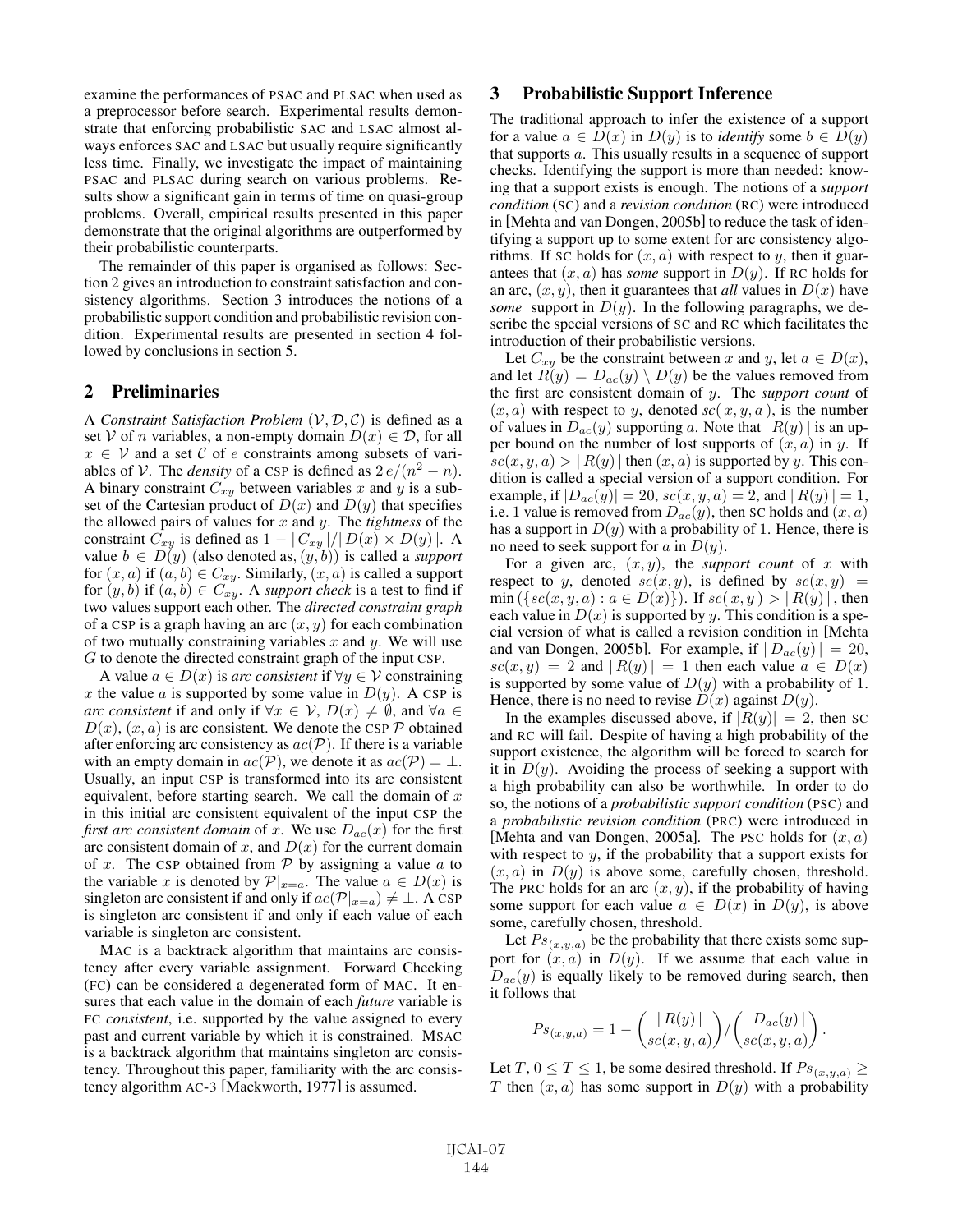of T or more. This condition is called a *Probabilistic Support Condition* (PSC) in [Mehta and van Dongen, 2005a]. If it holds, then the process of seeking a support for  $(x, a)$  in  $D(y)$  is avoided. For example, if  $T = 0.9$ ,  $|D_{ac}(y)| = 20$ ,  $\operatorname{sc}(x, y, a) = 2$ , and this time  $|R(y)| = 2$ , then PSC holds and  $(x, a)$  has a support in  $D(y)$  with a probability of 0.994.

Let  $Ps_{(x,y)}$  be the least probability of the values of  $D_{ac}(x)$ that there exists some support in y. If  $Ps_{(x,y)} \geq T$  then, each value in  $D(x)$  is supported by y with a probability of T or more. This condition is called a *Probabilistic Revision Condition*. If it holds then the revision of  $D(x)$  against  $D(y)$ is skipped. The interested reader is referred to [Mehta and van Dongen, 2005a] for details.

### 3.1 PAC-3

PSC and PRC can be embodied in any coarse-grained AC algorithm. Figure 1 depicts the pseudocode of PAC-3, the result of incorporating PSC and PRC into AC-3 [Mackworth, 1977]. Depending on the threshold, sometimes it may achieve less than full arc consistency. If PSC holds then the process of identifying a support is avoided. This is depicted in Figure 2. If PRC holds then it is exploited *before* adding the arcs to the queue, in which case the corresponding arc  $(x, y)$  is not added to the queue. This is depicted in Figure 1. Note that coarsegrained arc consistency algorithms require  $O(ed)$  revisions in the worst-case to make the problem arc consistent. Nevertheless, the maximum number of *effective revisions* (that is when at least a single value is deleted from a domain) cannot exceed  $\mathcal{O}(nd)$ , irrespective of whether the algorithm used is optimal or non-optimal. Thus, in the worst case, it can perform  $O(ed - nd)$  ineffective revisions. In order to use PSC and PRC, the support count for each arc-value pair must be computed prior to search. If  $T = 0$  then PAC-3 makes the problem FC consistent. If  $T = 1$  then PAC-3 makes the problem arc consistent. The support counters are represented in  $O(ed)$ , which exceeds the space-complexity of AC-3. Thus, the space-complexity of PAC-3 becomes  $O(e d)$ . The worstcase time complexity of PAC-3 is  $O(e d^3)$ . The use of PSC and PRC in PAC-3 is presented in such a way that the idea is made as clear as possible. This should not be taken as the real implementation. [Mehta and van Dongen, 2005a] describes how to implement PSC and PRC efficiently.

### 4 Experimental Results

### 4.1 Introduction

#### **Overview**

We present some empirical results demonstrating the practical use of PSC and PRC. We investigate several probabilistic consistencies, particularly, Probabilistic Arc Consistency (PAC), Probabilistic Singleton Arc Consistency (PSAC), and a limited version of PSAC (PLSAC). First, we find out the threshold at which Maintaining PAC (MPAC) performs the best by experimenting on model B random problems. Next, we carry out experiments to determine how well MPAC does when compared to MAC and FC. The results for FC are also included to show that MPAC is not only better than MAC on problems on which FC is better than MAC but as well as on the problems on which MAC is better than FC. Finally, we

```
Function PAC-3( current_var) :Boolean;
begin
    Q:=Gwhile Q not empty do begin
        select any x from \{x : (x, y) \in Q\}effective revisions := 0
        for each y such that (x, y) \in Q do
            remove (x, y) from Qif y = current\_var then
                rewise(x, y, change_x)else
                rewise_p(x, y, change_x)if D(x) = \emptyset then
               return False
            else if change_x then
                \label{eq:effective} \begin{aligned} \textit{effective} \textit{--} \textit{revisions} \textit{:=} \textit{effective} \textit{-} \textit{revisions} \textit{+} 1 \end{aligned}y^{\gamma\prime} := y;if effective revisions = 1 then<br>
Q := Q \cup \{ (y', x) \in G : y' \neq y'', P s_{(y', x)} < T \}<br>
also if effective revisions > 1 then
        else if effective revisions > 1 then
             Q := Q \cup \{ (y', x) \in G : Ps_{(y', x)} < T \}return True;<br>end:
                                           Figure 1: PAC-3
Function rewise_p(x, y, \text{var } change_x)begin<br>change<sub>x</sub> := False
    change<sub>x</sub> := False<br>for each a \in D(x) do
        if Ps_{(x,y,a)} \geq T then<br> \setminus * do nothing *\setminuselse
             if \nexists b \in D(y) such that b supports a then
                D(x) := D(x) \setminus \{a\}change_x := True
```




examine the usefulness of PSAC and PLSAC when used as a preprocessor and when maintained during search.

#### Problems Studied

We have used model B [Gent *et al.*, 2001] random problems and several problems from the literature to evaluate the competence of probabilistic consistencies. In model B, a random CSP instance is represented as  $\langle n, d, c, t \rangle$  where n is the number of variables,  $d$  is the uniform domain size,  $c$  is the number of constraints, and  $t$  is the number of forbidden pairs of values. For each combination of parameter, 50 instances are generated and their mean performances is reported. The remaining problems, except odd even  $n<sup>2</sup>$  have all been used as benchmarks for the First International CSP Solver Competition and are described in [Boussemart *et al.*, 2005]. Informally, the odd-even  $n$  problem is an undirected constraint graph with a cycle with  $n$  variables. The domain of each variable is  $\{1, 2, 3, 4\}$ . For each constraint  $C_{xy}$ , if a  $(x, a)$  is odd (even) then it is supported by even (odd) values of  $D(y)$ . The problem is unsatisfiable if  $n$  is odd.

Throughout, it has been our intention to compare *generalpurpose* propagation algorithms, and not special-purpose algorithms, which make use of the semantics of the constraints. Some readers may argue that the probabilistic constraint propagation algorithms should have been compared with special-purpose propagation algorithms. For example, it is well known that for anti-functional constraints, there is no need to look for a support unless there is only one value left.

<sup>&</sup>lt;sup>2</sup>The problem is mentioned in the invited talk "Towards theoretical frameworks for comparing constraint satisfaction models and algorithms" by Peter van Beek in CP'2001.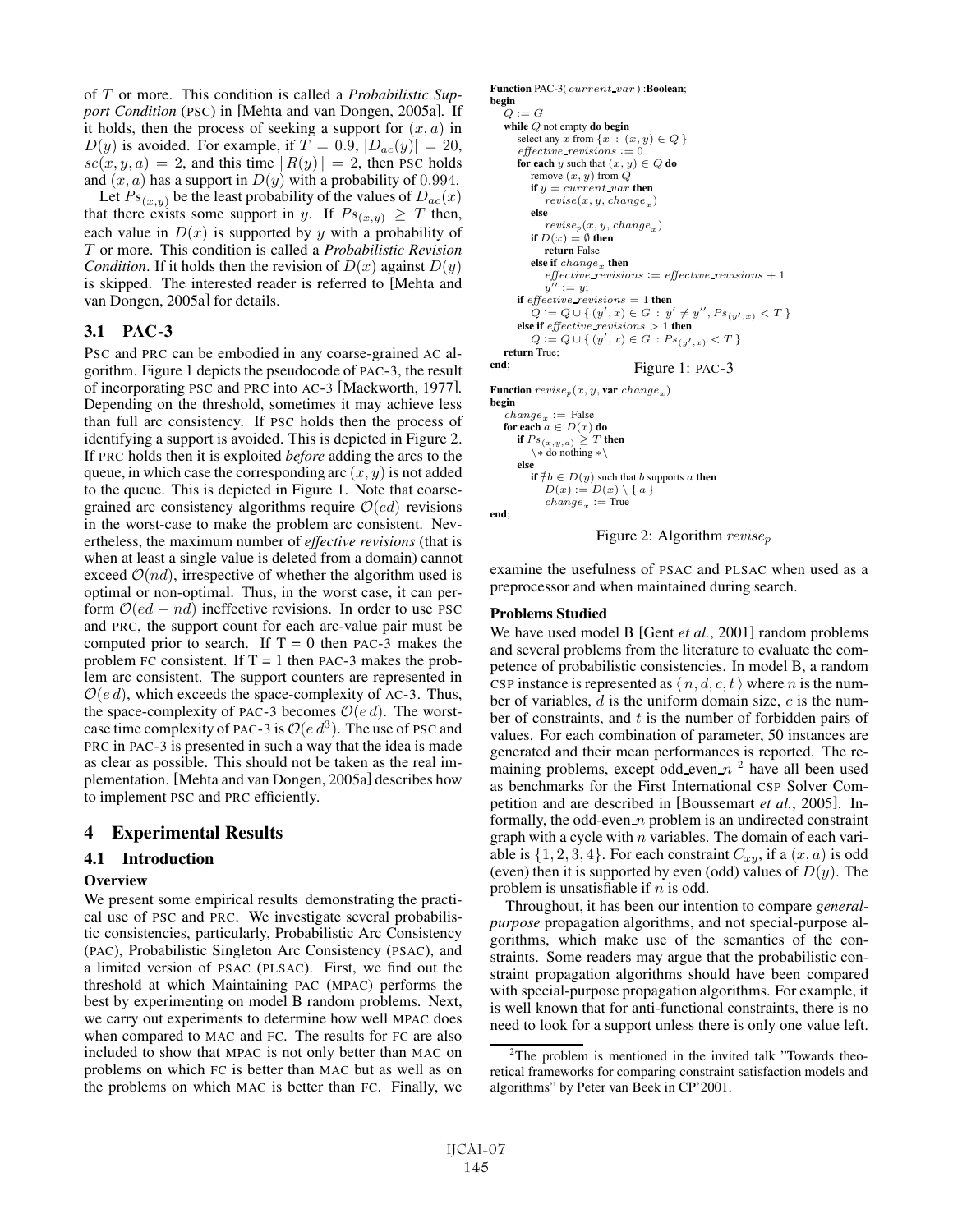Table 1: Comparison between FC, MAC, and MPAC (with T=0.9) on random problems.

| $\langle n, d, c, t \rangle$ | Algorithm   | #chks         | time     | #vn         |
|------------------------------|-------------|---------------|----------|-------------|
|                              | FC.         | 60.435.849    | 13.084   | 1.336.291   |
| (20, 30, 190, 271)           | MAC.        | 223,034,030   | 18.203   | 281.954     |
|                              | <b>MPAC</b> | 49.496.904    | 11.602   | 443.292     |
|                              | FC.         | 286,321,115   | 61.306   | 6.181.026   |
| (20, 40, 190, 515)           | MAC         | 1,052,973,654 | 86.216   | 1.287.709   |
|                              | <b>MPAC</b> | 234,024,186   | 51.102   | 2.048.660   |
|                              | FC.         | 121.226.499   | 31.230   | 2.581.395   |
| (50, 10, 500, 20)            | MAC.        | 276,708,237   | 35.178   | 334.566     |
|                              | <b>MPAC</b> | 72,993,605    | 27.913   | 678,370     |
|                              | FC.         | 3.809.711.519 | 2754.135 | 346,075,062 |
| (150, 15, 400, 134)          | MAC.        | 908,870,372   | 217.939  | 709.387     |
|                              | <b>MPAC</b> | 706,309,188   | 193.746  | 1,149,995   |
|                              | FC          | 555.592.958   | 119.888  | 17.268.137  |
| (100, 20, 290, 240)          | MAC.        | 135,546,970   | 17.777   | 97.939      |
|                              | <b>MPAC</b> | 81.031.221    | 16.731   | 132,983     |
|                              | FC.         | 58,969,203    | 8.686    | 1.871.351   |
| (90, 20, 222, 272)           | MAC.        | 18.255.078    | 1.086    | 7.719       |
|                              | <b>MPAC</b> | 8.019.466     | 1.081    | 10.734      |

Indeed, this should improve constraint propagation. However, probabilistic algorithms can be improved similarly.

#### Implementation Details

AC-3 is used to implement the arc consistency component of MAC and SAC. The reason why AC-3 is chosen is that it is easier to implement and is also efficient. For example, the best solvers in the binary and overall category of the First International CSP Solver Competition were based on AC-3. Similarly, PAC-3 is used to implement the probabilistic arc consistency component of the probabilistic versions of MAC and SAC. SAC-1 is used to implement singleton arc consistency. All algorithms were equipped with a  $dom/wdeg$  [Boussemart *et al.*, 2004] conflict-directed variable ordering heuristic. The performance of the algorithms is measured in terms of checks (#chks), time in seconds (time), the number of revisions (#rev), and the number of visited nodes (#vn). The experiments were carried out on a PC Pentium III having 256 MB of RAM running at 2.266 GHz processor with linux. All algorithms were written in C.

#### 4.2 Probabilistic Arc Consistency

Maintaining probabilistic arc consistency in such a way that the amount of ineffective constraint propagation is minimised and simultaneously the least amount of effective propagation is avoided depends heavily on the threshold value  $T$ . Therefore, a natural question is for which values of  $T$ , MPAC resolves the trade-off, in terms of time, between the effort required to search and that required to detect inconsistent values. To find this out, experiments were designed to examine the behaviour of MPAC with different thresholds ranging from 0 to 1 in steps of 0.02 on random problems. Note that at  $T = 1$ , MPAC maintains full arc consistency and at  $T = 0$ , it becomes forward checking. It is well known that on hard dense, loosely constrained random CSPs, FC performs better than MAC and on hard sparse, tightly constrained random CSPs, MAC performs better than FC [Chmeiss and Saïs, 2004]. Therefore, we studied MPAC with these classes of problems.

#### Random Problems

In our investigations, we found that inferring the existence of a support with a likelihood, roughly between 0.8 and 0.9, enables MPAC to outperform both MAC and FC on both classes of problems. Table 1 presents results on hard dense, loosely

Table 2: Comparison between FC, MAC, and MPAC (with  $T =$ 0.9) on a variety of known problems.

| Problem              | Algorithm   | #chks                                             | time     | #vn        | #rev        |
|----------------------|-------------|---------------------------------------------------|----------|------------|-------------|
|                      | FC          | 74,944,982                                        | 11.564   | 1,508,169  | 13,406,750  |
| frb40-19             | MAC         | 177,424,742                                       | 11.488   | 158,816    | 25,493,093  |
|                      | <b>MPAC</b> | 47,423,325                                        | 8.407    | 268,115    | 14,899,791  |
|                      | FC          | 972,804,340                                       | 196.002  | 17,843,238 | 172,256,029 |
| $frb45-21$           | MAC         | 1,501,335,748                                     | 215.092  | 1,861,016  | 333,222,409 |
|                      | <b>MPAC</b> | 599,255,164                                       | 145.864  | 3,532,973  | 195,139,744 |
|                      | FC          | 20,492,062                                        | 1.791    | 384,458    | 1.515.356   |
| scen5                | MAC         | 879,425                                           | 0.061    | 498        | 21,934      |
|                      | <b>MPAC</b> | 7,713,406                                         | 0.466    | 59,048     | 585,416     |
|                      | FC          | 2,891,066                                         | 0.325    | 11,788     | 131,020     |
| scen11               | MAC         | 8,285,681                                         | 0.517    | 3,749      | 276,601     |
|                      | <b>MPAC</b> | 10,391,078                                        | 0.298    | 4.624      | 98.334      |
|                      | FC          | 2,203,289,973                                     | 550.03   | 14,543,828 | 170,755,686 |
| scen11 f7            | MAC         | 8,028,568,317                                     | 777.38   | 3,471,542  | 408,551,247 |
|                      | <b>MPAC</b> | 1.518.283.911                                     | 360.86   | 6,935,594  | 157,729,437 |
|                      | FC          | 5,372,894,595                                     | 1,295.79 | 36,611,678 | 421,021,114 |
| scen11 f6            | MAC         | 16,066,360,455                                    | 1,767.93 | 7,643,388  | 817,697,705 |
|                      | <b>MPAC</b> | 4,233,509,071                                     | 954.79   | 19,056,709 | 413,380,973 |
|                      | $_{\rm FC}$ | 206,389                                           | 0.054    | 11,588     | 77,051      |
| bqwh15.106           | MAC         | 231.871                                           | 0.036    | 1.594      | 91.721      |
|                      | <b>MPAC</b> | 81,520                                            | 0.027    | 1,893      | 50,785      |
|                      | FC          | 9,368,452                                         | 3.093    | 500,794    | 3,615,749   |
| bqwh18.141           | MAC         | 5,516,466                                         | 1.224    | 23,229     | 2,283,944   |
|                      | <b>MPAC</b> | 1,402,175                                         | 0.788    | 27,232     | 1,101,786   |
|                      | FC          | 12.213.843                                        | 2.487    | 149.151    | 2,040,421   |
| geom                 | MAC         | 49,937,553                                        | 4.119    | 28,220     | 5,895,601   |
|                      | <b>MPAC</b> | 7,313,488                                         | 2.006    | 43,511     | 2,371,765   |
|                      | FC          | 129,662,303                                       | 7.510    | 1.656.165  | 15,002,347  |
| $qa-5$               | MAC         | 52,300,903                                        | 3.999    | 94,531     | 11,736,269  |
|                      | <b>MPAC</b> | 3,2433,059                                        | 2.342    | 105.304    | 4,731,980   |
|                      | FC          | 2,135,903,729 1,526.256 140,853,896 1,704,256,885 |          |            |             |
| $qa-6$               | MAC         | 911,855,065                                       | 129.094  | 672,252    | 164,556,262 |
|                      | <b>MPAC</b> | 960,010,551                                       | 104.517  | 1,462,548  | 99,707,970  |
|                      | $_{\rm FC}$ | 287,382,172                                       | 37.730   | 96,173,136 | 96,873,380  |
| odd even 27          | MAC         | 948                                               | 0.000    | 4          | 162         |
|                      | <b>MPAC</b> | 1,218                                             | 0.000    | 4          | 162         |
|                      | FC          | 4,190,654,127                                     | 211.518  | 33,918,459 | 40,155,040  |
| $K_{25} \oplus Q_8$  | MAC         | 23,117,603,455                                    | 308.070  | 122,934    | 1,804,139   |
|                      | <b>MPAC</b> | 5,512,831,722                                     | 180.914  | 246,026    | 2,004,268   |
|                      | FC          | 5,959,952,959                                     | 503.351  | 32,977,840 | 174,400,084 |
| $K_{25} \otimes Q_8$ | MAC         | 23,472,721,326                                    | 335.107  | 122.549    | 12,963,828  |
|                      | <b>MPAC</b> | 5,550,542,521                                     | 198.914  | 260,750    | 4,182,518   |

constrained problems (first 3 rows), on which FC is better than MAC, and on hard sparse, tightly constrained problems (last 3 rows) on which MAC is better than FC. Results demonstrate that MPAC  $(T = 0.9)$  is better than the best of FC and MAC on both classes of random problems. Also, the number of nodes visited by MPAC  $(T = 0.9)$  is nearer to MAC than those visited by FC. This is the first time an algorithm has been presented that outperforms MAC and FC on both classes of problems. Seeing the good performance of MPAC for threshold values ranging between 0.8 and 0.9, we decided to choose  $T = 0.9$ for the remainder of the experiments.

#### Problems from the Literature

Table 2 shows the results obtained on some instances of variety of known problems: (1) forced random binary problems *frb-40-19* and *frb-45-21* (2) RLFAP instances *scen5* and *scen11*, (3) modified RLFAP instances *scen11 f7* and *scen11 f6*, (4) average of 100 satisfiable instances of balanced Quasigroup with Holes problems *bqwh15 106* and *bqwh18 141* (5) average of 100 (92 satisfiable, 8 satisfiable) instances of geometric problem *geom* (6) two instances of attacking prime queen problem *qa-5* and *qa-6*, (7) one instance of odd-even problem *odd-even 27*, (8) two instances of queen-knights problem  $K_{25} \oplus Q_8$  and  $K_{25} \otimes Q_8$ .

One can observe in Table 2, that in terms of time, on some problems, FC is better than MAC, while on some, MAC is better than FC. It is surprising that FC is not much inferior than MAC as anticipated. This is partially because of the robust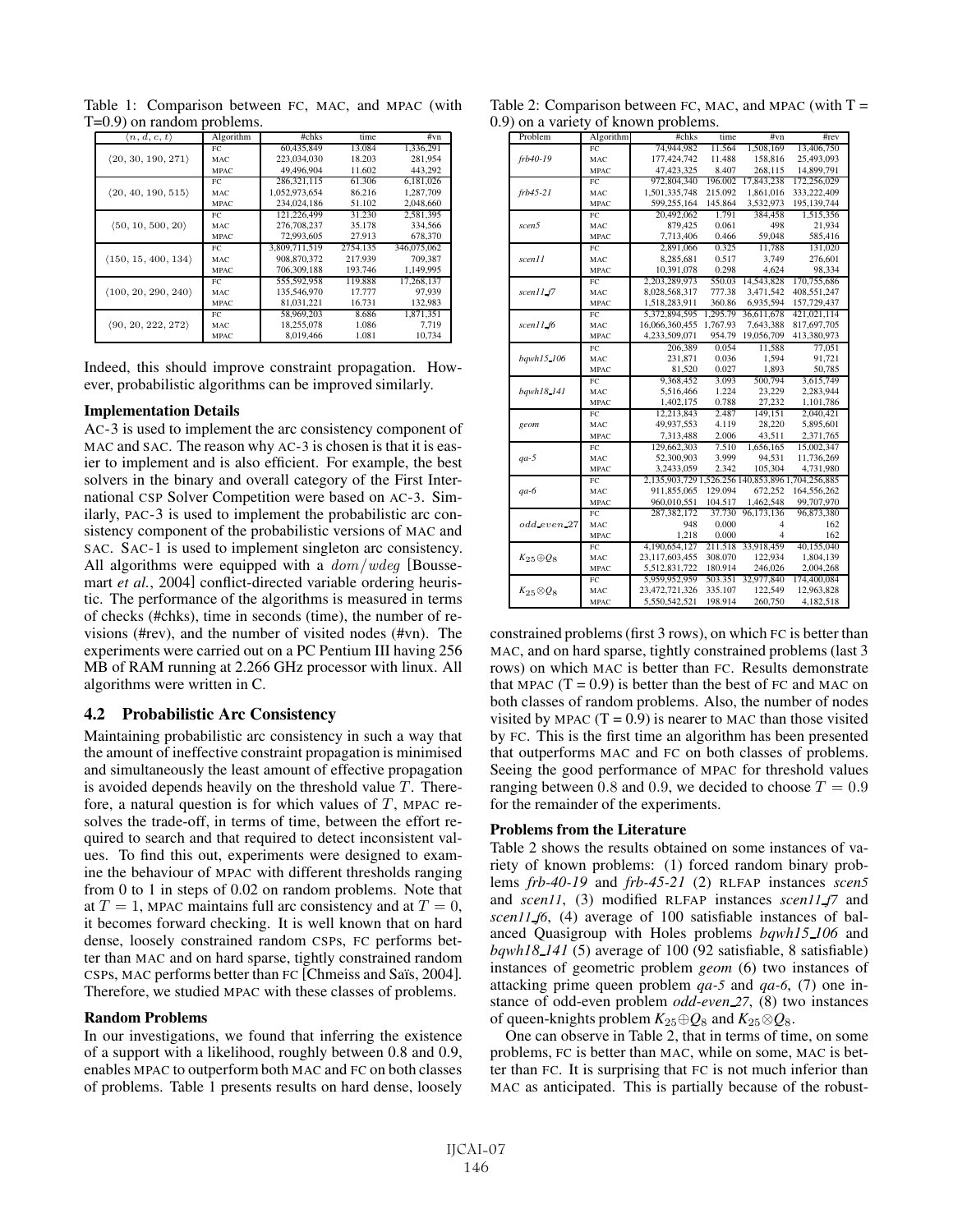ness of the conflict directed variable ordering heuristic. For easy problems, due to the expense entailed by computing the number of supports for each arc-value pair, MPAC may not be beneficial. However, the time required to initialise the support counters is not much. Furthermore, for all the harder instances, that require at least 1 second to solve, MPAC generally pays off, by avoiding much ineffective propagation. In summary, by visiting few extra nodes than MAC, MPAC is able to save much ineffective propagation and solves the problem more quickly than both MAC and FC.

Note that, if the domain size is small or if the values have only a few supports, then keeping the threshold high, fails PSC and PRC quickly, since the likelihood of support existence decreases rapidly with respect to the number of values removed from the domain and the prospect of effective propagation increases. This in turn permits MPAC to act like MAC. For example, in case of *odd\_even\_27*, the domain size of each variable is 4 and each arc-value pair is supported by 2 values. For this problem, FC visits exactly  $2^{n+1} - 4$  nodes, while MAC visits only 4 nodes and for  $T = 0.9$  MPAC also visits only 4 nodes. The probability of support existence for a value  $(x, a)$  in  $D(y)$  becomes 0.66, as soon as 2 values are removed from y, and since the threshold is set to 0.9, both PSC and PRC fails, enabling MPAC to maintain full arc consistency. This again shows that MPAC with the right threshold is able to resolve when to propagate and when not to.

We also experimented with MAC-2001 which uses an optimal arc consistency algorithm AC-2001. However, for almost all the problems, MAC-2001 was consuming more time than MAC-3, since there is a huge overhead of maintaining auxiliary data structures [van Dongen, 2003].

#### 4.3 Probabilistic Singleton Arc Consistency

Although there are stronger consistencies than arc consistency, the standard is to make the problem full/partial arc consistent before and/or during search. However, recently, there has been a surge of interest in SAC [Bessière and Debruyne, 2005; Lecoutre and Cardon, 2005] as a preprocessor of MAC. The advantage of SAC is that it improves the filtering power of AC without changing the structure of the problem as opposed to other stronger consistencies such as k-consistency  $(k > 2)$  and so on. But, establishing SAC can be expensive, and can be a huge overhead, especially for loose problems [Lecoutre and Cardon, 2005]. We investigate the *advantages* and *disadvantages* of applying PSC and PRC to SAC.

Enforcing SAC in SAC-1 [Debruyne and Bessière, 1997] style works by having an outer loop consisting of variablevalue pairs. For each  $(x, a)$  if  $ac(\mathcal{P}|_{x=a}) = \perp$ , then it deletes a from  $D(x)$ . Then it enforces AC. Should this fail then the problem is not SAC. The main problem with SAC-1 is that deleting a single value triggers the addition of all variablevalue pairs in the outer loop. The *restricted* SAC (RSAC) algorithm [Prosser *et al.*, 2000] avoids this triggering by considering each variable-value pair only once. We propose *limited* SAC (LSAC) which lies between *restricted* SAC and SAC. The idea is that if a variable-value pair  $(x, a)$  is found arcinconsistent then, only the pairs involving neighbours of  $x$  as a variable are added in the outer-loop. Our experience is that LSAC is more effective than RSAC.

Table 3: Comparison between SAC, LSAC, PSAC and PLSAC.

| problem              |       | <b>SAC</b>    | <b>LSAC</b>   | <b>PSAC</b> | <b>PLSAC</b> |
|----------------------|-------|---------------|---------------|-------------|--------------|
|                      | #chks | 274,675       | 186,172       | 14,384      | 11,436       |
| bawh15_106           | time  | 0.026         | 0.020         | 0.006       | 0.005        |
|                      | #rem  | 23            | 23            | 23          | 23           |
|                      | #chks | 409.344       | 299,821       | 44.534      | 36,973       |
| bqwh18_114           | time  | 0.040         | 0.030         | 0.010       | 0.008        |
|                      | #rem  | 15            | 15            | 15          | 15           |
|                      | #chks | 872,208,323   | 895,600,777   | 17,484,337  | 17,484,337   |
| $qa-7$               | time  | 50.885        | 52.390        | 1.929       | 1.979        |
|                      | #rem  | 65            | 65            | 65          | 65           |
|                      | #chks | 3,499,340,592 | 3,533,080,066 | 51,821,816  | 51,821,816   |
| $qa-8$               | time  | 249.696       | 290.534       | 9.790       | 11.496       |
|                      | #rem  | 160           | 160           | 160         | 160          |
|                      | #chks | 206, 371, 887 | 206, 371, 887 | 16,738,737  | 16,738,737   |
| $K_{25} \oplus Q_8$  | time  | 2.407         | 2.446         | 0.469       | 0.450        |
|                      | #rem  | 3,111         | 3,111         | 3,111       | 3,111        |
|                      | #chks | 1,301,195,918 | 1,301,195,918 | 19,252,527  | 19,252,527   |
| $K_{25} \otimes Q_8$ | time  | 13.473        | 13.469        | 0.613       | 0.635        |
|                      | #rem  | 3,112         | 3,112         | 3,112       | 3,112        |
|                      | #chks | 9,896,112     | 11.791.192    | 2.793.188   | 2,348,189    |
| scen5                | time  | 0.700         | 0.858         | 0.126       | 0.120        |
|                      | #rem  | 13,814        | 13,814        | 13,794      | 13,794       |
|                      | #chks | 622,229,041   | 622,229,041   | 16,376,619  | 16,376,619   |
| scen11               | time  | 21.809        | 21.809        | 3.005       | 3.005        |
|                      | #rem  | $\Omega$      | $\Omega$      | 0           | $\Omega$     |
|                      | #chks | 292,600,735   | 292,600,735   | 16,415,998  | 16,415,998   |
| scen11 f6            | time  | 11.775        | 11.763        | 0.811       | 0.813        |
|                      | #rem  | 3660          | 3660          | 3660        | 3660         |
|                      | #chks | 600,508,958   | 600,508,958   | 14,100,504  | 14,100,504   |
| $is-1$               | time  | 15.549        | 15.411        | 0.446       | 0.415        |
|                      | #rem  | $\mathbf{0}$  | $\Omega$      | $\Omega$    | $\Omega$     |
|                      | #chks | 985,446,461   | 985,446,461   | 18,291,441  | 18,291,441   |
| $js-2$               | time  | 24.963        | 25.393        | 0.601       | 0.631        |
|                      | #rem  | $\mathbf{0}$  | $\mathbf{0}$  | 0           | $\Omega$     |
|                      | #chks | 5,272,064     | 6,184,748     | 744,324     | 611,475      |
| $co-25-10-20$        | time  | 0.258         | 0.303         | 0.076       | 0.061        |
|                      | #rem  | 392           | 391           | 392         | 392          |
|                      | #chks | 2,143,350     | 23,359        | 184,507     | 184,507      |
| $co-75-1-80$         | time  | 0.087         | 0.001         | 0.012       | 0.013        |
|                      | #rem  | 59            | 59            | 56          | 56           |

The algorithms SAC, LSAC, PSAC (Probabilistic SAC), and PLSAC (Probabilistic LSAC) were applied to forced random problems, RLFAP, modified RLFAP, quasi-group with holes, queens-knights, attacking prime queen, job-shop instances, composed random problems. Table 3 presents results for only a few instances of the above problems, due to space restriction. Again, the value of threshold used for PSC and PRC is 0.9. In Table 3 #rem denotes the number of removed values. The intention is not to test if the preprocessing by SAC has any effect in the global cost of solving the problem, but to see if the same results can be achieved by doing considerably less computation by using probabilistic support inference. When the input problem is already singleton arc consistent, PSAC and PLSAC avoid most of the unnecessary work. For example, for job-shop instances *js-*1 and *js-*2, both PSAC and PLSAC spend at least 34 times less time than their counterparts. Even when the input problem is not singleton arc consistent, probabilistic versions of the algorithms are as efficient as the original versions. For most of the problems, they remove *exactly* the same number of values as removed by SAC and LSAC, but consume significantly less time. For example, in case of attacking queen problems, all the algorithms remove the same number of values. However, PSAC and PLSAC are quicker by an order of at least 27.

Seeing the good performance of PSAC and PLSAC, the immediate question arises: can we afford to maintain them during search? So far SAC has been used only as a preprocessor. Maintaining SAC can reduce the number of branches significantly but at the cost of much constraint propagation, which may consume a lot of time. Maintaining it even for depth 1